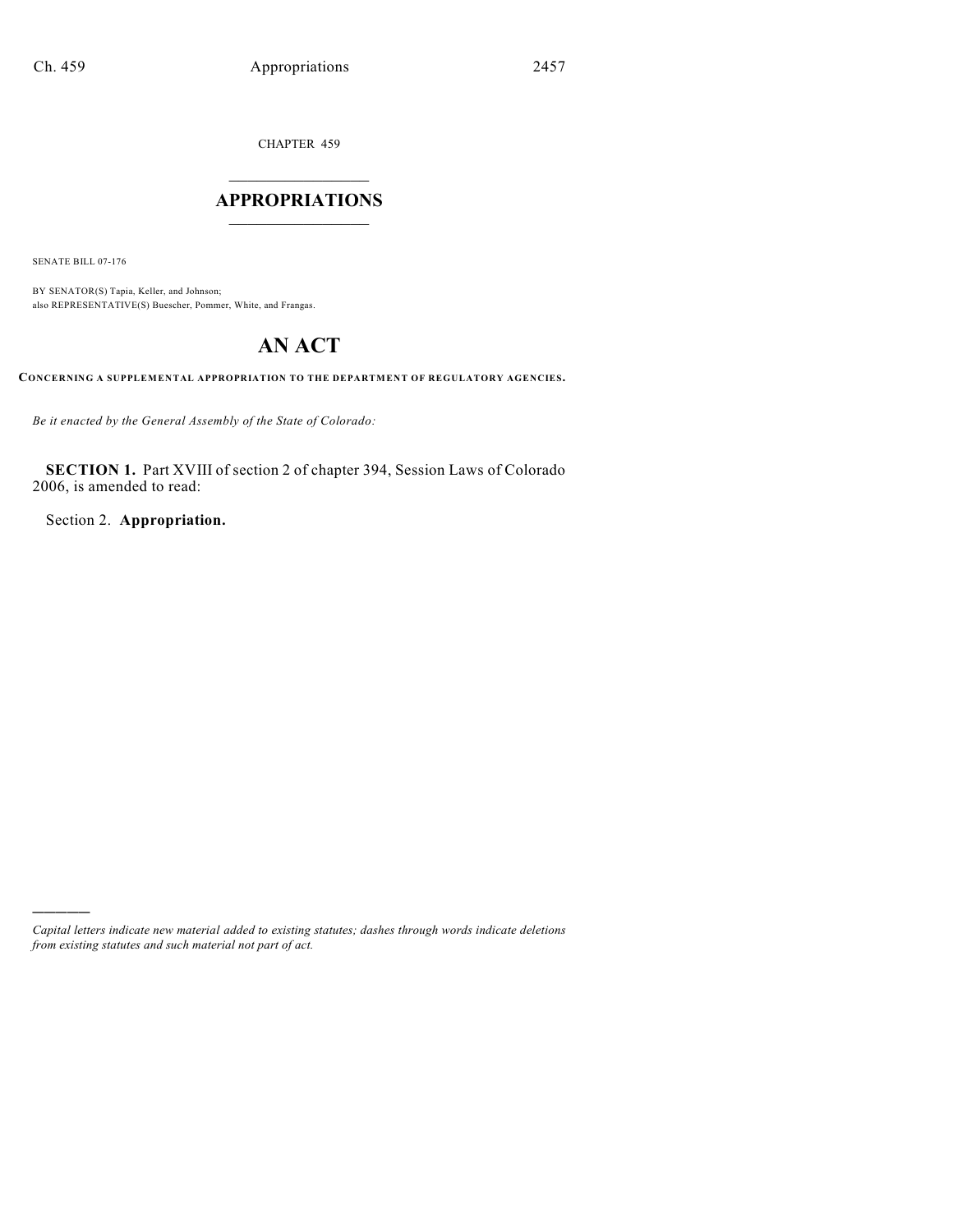|                 |       |             | APPROPRIATION FROM |              |               |                |  |  |  |
|-----------------|-------|-------------|--------------------|--------------|---------------|----------------|--|--|--|
| ITEM &          | TOTAL | GENERAL     | <b>GENERAL</b>     | CASH         | <b>CASH</b>   | <b>FEDERAL</b> |  |  |  |
| <b>SUBTOTAL</b> |       | <b>FUND</b> | <b>FUND</b>        | <b>FUNDS</b> | <b>FUNDS</b>  | <b>FUNDS</b>   |  |  |  |
|                 |       |             | <b>EXEMPT</b>      |              | <b>EXEMPT</b> |                |  |  |  |
|                 |       |             |                    | S            |               |                |  |  |  |

# **PART XVIII DEPARTMENT OF REGULATORY AGENCIES**

# **(1) EXECUTIVE DIRECTOR'S OFFICE AND ADMINISTRATIVE SERVICES<sup>112</sup>**

| Personal Services         | 3,718,633            | 10,000 | 43,000 <sup>a</sup> | $3,665,633$ (T) <sup>b</sup> |                      |
|---------------------------|----------------------|--------|---------------------|------------------------------|----------------------|
|                           | 3,731,369            |        |                     | $3,678,369(T)^{6}$           |                      |
|                           |                      |        |                     | $(53.0$ FTE)                 |                      |
| Health, Life, and Dental  | 1,643,160            | 59,376 | $1,348,248$ °       | $235,536(T)^{b}$             |                      |
| Short-term Disability     | 35,812               | 878    | 28,807°             | $6,127(T)^{b}$               |                      |
| Amortization Equalization |                      |        |                     |                              |                      |
| Disbursement              | 237,365              | 5,503  | 191,198°            | $40,664(T)$ <sup>b</sup>     |                      |
| Salary Survey and Senior  |                      |        |                     |                              |                      |
| <b>Executive Service</b>  | 899,451              | 29,611 | 714,991°            | $154,849(T)$ <sup>b</sup>    |                      |
| Workers' Compensation     | 80,123               | 2,811  | 67,836              | 8,288(1)                     | 1,188                |
|                           | 89,485               | 3,254  | 75,800°             | $9,105(T)^{6}$               | 1,326 <sup>d</sup>   |
| <b>Operating Expenses</b> | 224,639              | 9,752  | $105,772^{\circ}$   | $109, 115(T)^{b}$            |                      |
| Legal Services for 85,097 |                      |        |                     |                              |                      |
| 85,847 hours              | <del>5,767,024</del> | 52,929 | 5,475,015           | $111,334(T)^{b}$             | 127,746 <sup>d</sup> |
|                           | 5,817,852            |        | 5,525,843°          |                              |                      |
| Administrative Law Judge  |                      |        |                     |                              |                      |
| Services                  | 182,621              | 8,413  | 172,799             | $1,409(T)^{b}$               |                      |
|                           | 214,701              |        | 204,879°            |                              |                      |
|                           |                      |        |                     |                              |                      |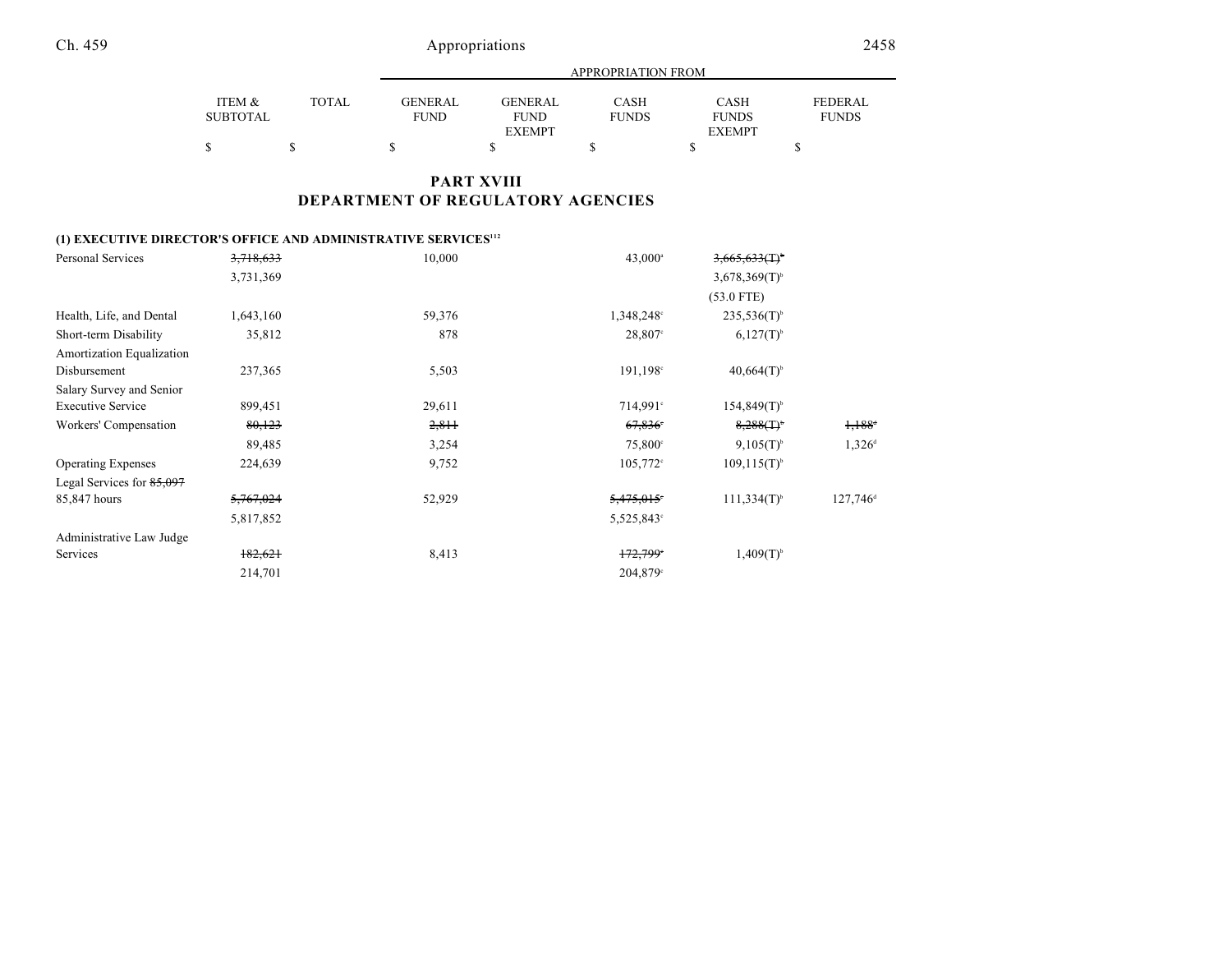| Purchase of Services from           |           |            |        |                       |                           |                      |
|-------------------------------------|-----------|------------|--------|-----------------------|---------------------------|----------------------|
| Computer Center                     | 23,911    |            | 263    | $20,097$ <sup>*</sup> | $3,551($ T) <sup>*</sup>  |                      |
|                                     | 1,237     |            | 13     | 1,140°                | $84(T)$ <sup>b</sup>      |                      |
| <b>Multiuse Network Payments</b>    | 2,728     |            | 1,812  |                       | 916(T)                    |                      |
| Payment to Risk Management          |           |            |        |                       |                           |                      |
| and Property Funds                  | 59,200    |            | 2,128  | 47,248                | $8,592($ T) <sup>b</sup>  | $1,232$ <sup>d</sup> |
|                                     | 81,449    |            | 3,073  | 65,058                | $11,626(T)$ <sup>b</sup>  | $1,692$ <sup>d</sup> |
| Vehicle Lease Payments              | 206,011   |            |        | 206,011               |                           |                      |
|                                     | 163,193   |            |        | $163, 193$ °          |                           |                      |
| <b>Information Technology Asset</b> |           |            |        |                       |                           |                      |
| Maintenance                         | 471,706   |            | 3,801  | 274,594°              | $193,311(T)$ <sup>b</sup> |                      |
| <b>Leased Space</b>                 | 2,256,361 |            | 87,178 | 1,778,454°            | $367,201(T)^{6}$          | 23,528 <sup>d</sup>  |
|                                     | 2,252,161 |            | 82,978 |                       |                           |                      |
| Capitol Complex Leased Space        | 1,112     |            |        | $1,112^{\circ}$       |                           |                      |
| Hardware/Software                   |           |            |        |                       |                           |                      |
| Maintenance                         | 659,831   |            | 800    | 400,429°              | $258,602(T)$ <sup>b</sup> |                      |
| <b>IT SYSTEMS MODIFICATION</b>      | 162,641   |            |        | $162,641^{\circ}$     |                           |                      |
|                                     |           | 16,469,688 |        |                       |                           |                      |
|                                     |           | 16,687,164 |        |                       |                           |                      |

<sup>a</sup> Of this amount, it is estimated that \$8,000 shall be from the Department of State Cash Fund, pursuant to Section 12-9-103.5, C.R.S.; \$8,000 shall be from the Collection Agency Cash Fund, pursuant to Section 12-14-136, C.R.S.; \$6,000 shall be from the Auto Theft Prevention Cash Fund, pursuant to Section 42-5-112 (4)(a), C.R.S.; \$4,500 shall be from the Controlled Substances Program Fund, pursuant to Section 12-22-306, C.R.S.; \$5,500 shall be from the Auto Dealers License Fund, pursuant to Section 12-6-123, C.R.S.; \$5,000 shall be from the Racing Cash Fund, pursuant to Section 12-60-205 (1), C.R.S.; \$5,000 shall be from the Colorado State Veterans Trust Fund, pursuant to Section 28-5-709 (1)(a), C.R.S.; and \$1,000 shall be from the Read-to-Achieve Cash Fund, pursuant to Section 22-7-506 (4)(a), C.R.S.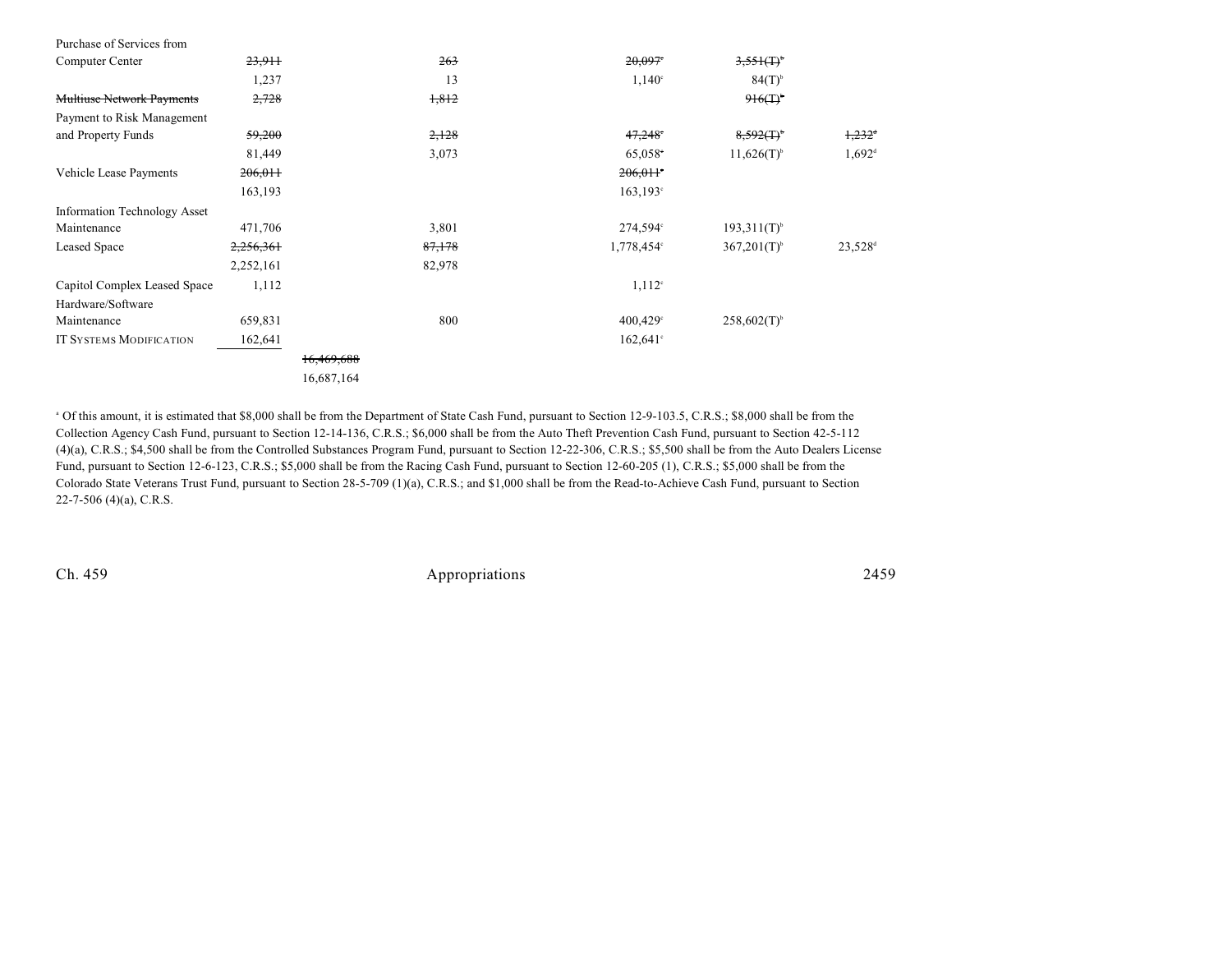|          |              |             | APPROPRIATION FROM |              |               |                |  |  |  |
|----------|--------------|-------------|--------------------|--------------|---------------|----------------|--|--|--|
| ITEM &   | <b>TOTAL</b> | GENERAL     | <b>GENERAL</b>     | CASH         | <b>CASH</b>   | <b>FEDERAL</b> |  |  |  |
| SUBTOTAL |              | <b>FUND</b> | <b>FUND</b>        | <b>FUNDS</b> | <b>FUNDS</b>  | <b>FUNDS</b>   |  |  |  |
|          |              |             | <b>EXEMPT</b>      |              | <b>EXEMPT</b> |                |  |  |  |
|          |              |             |                    |              |               |                |  |  |  |

<sup>b</sup> Of these amounts, it is estimated that \$5,038,021 \$5,050,225 shall be from indirect cost recoveries, \$58,054 shall be from the Department of Public Health and Environment, \$58,053 shall be from the Department fo Health Care Policy and Financing, and \$11,000 shall be from other departments for sunset reviews.

 $\cdot$  These amounts shall be from various cash sources within the Department.

<sup>d</sup> These amounts shall be from the Equal Employment Opportunity Commission, the Department of Housing and Urban Development, and the Health Information Counseling and Assistance Grant Program, and are included for informational purposes only.

#### **(2) DIVISION OF BANKING**

| Personal Services         | 2,698,720    |           |                        |
|---------------------------|--------------|-----------|------------------------|
|                           | $(38.5$ FTE) |           |                        |
| <b>Operating Expenses</b> | 270,547      |           |                        |
| Board Meeting Costs       | 11,500       |           |                        |
| Indirect Cost Assessment  | 435,762      |           |                        |
|                           |              | 3,416,529 | 3,416,529 <sup>a</sup> |

<sup>a</sup> This amount shall be from the Division of Banking Cash Fund created in Section 11-102-403, C.R.S.

#### **(3) CIVIL RIGHTS DIVISION**

| Personal Services         | . 558,639 | 959,807    | $364.485^b$<br>$234,347(T)^{a}$ |
|---------------------------|-----------|------------|---------------------------------|
|                           |           | (18.0 FTE) | $(9.0$ FTE)<br>$(2.0$ FTE)      |
| <b>Operating Expenses</b> | 97,977    | 56.857     | $41,120^{\circ}$                |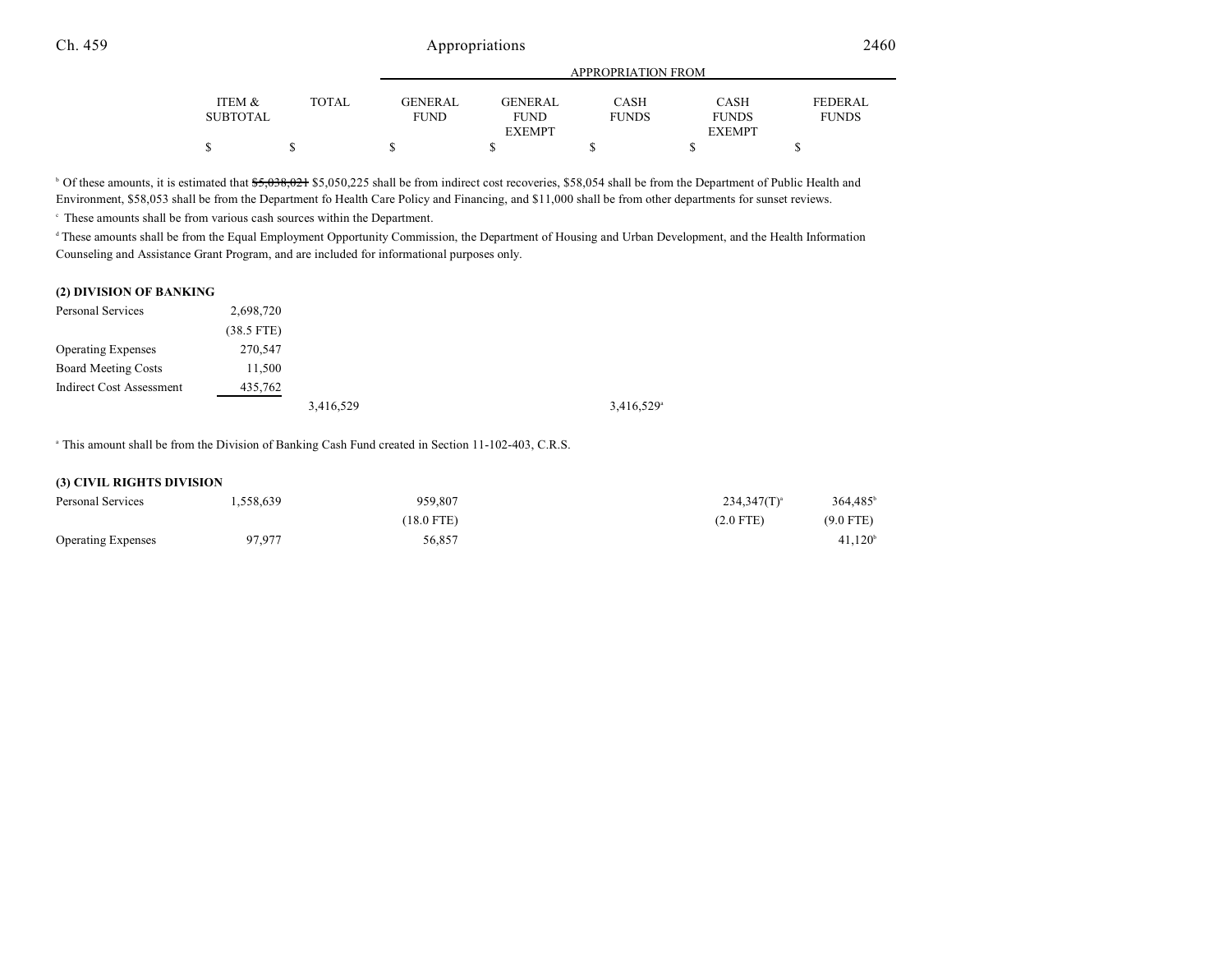| Hearings Pursuant to            |        |           |       |                       |
|---------------------------------|--------|-----------|-------|-----------------------|
| Complaint                       | 6.000  |           | 5,000 | $1.000^\circ$         |
| <b>Commission Meeting Costs</b> | 12,374 |           | 5,174 | $7,200^{\circ}$       |
| <b>Indirect Cost Assessment</b> | 62,978 |           |       | $62,978$ <sup>b</sup> |
|                                 |        | 1,737,968 |       |                       |

<sup>a</sup> This amount shall be from indirect cost recoveries.

<sup>b</sup> These amounts shall be from the Equal Employment Opportunity Commission and the U.S. Department of Housing and Urban Development, and are included for informational purposes only.

| (4) OFFICE OF CONSUMER COUNSEL |             |         |
|--------------------------------|-------------|---------|
| Personal Services              | 744.602     |         |
|                                | $(7.0$ FTE) |         |
| <b>Operating Expenses</b>      | 55,572      |         |
| Indirect Cost Assessment       | 79.229      |         |
|                                |             | 879,403 |

<sup>a</sup> This amount shall be from the Public Utilities Commission Fixed Utility Fund created in Section 40-2-114, C.R.S.

| (5) DIVISION OF FINANCIAL SERVICES |              |           |                          |
|------------------------------------|--------------|-----------|--------------------------|
| Personal Services                  | 819.791      |           |                          |
|                                    | $(11.0$ FTE) |           |                          |
| <b>Operating Expenses</b>          | 72,763       |           |                          |
| <b>Indirect Cost Assessment</b>    | 124,503      |           |                          |
|                                    |              | 1,017,057 | $1,017,057$ <sup>a</sup> |

<sup>a</sup> This amount shall be from the Division of Financial Services Cash Fund created in Section 11-40-106 (2), C.R.S.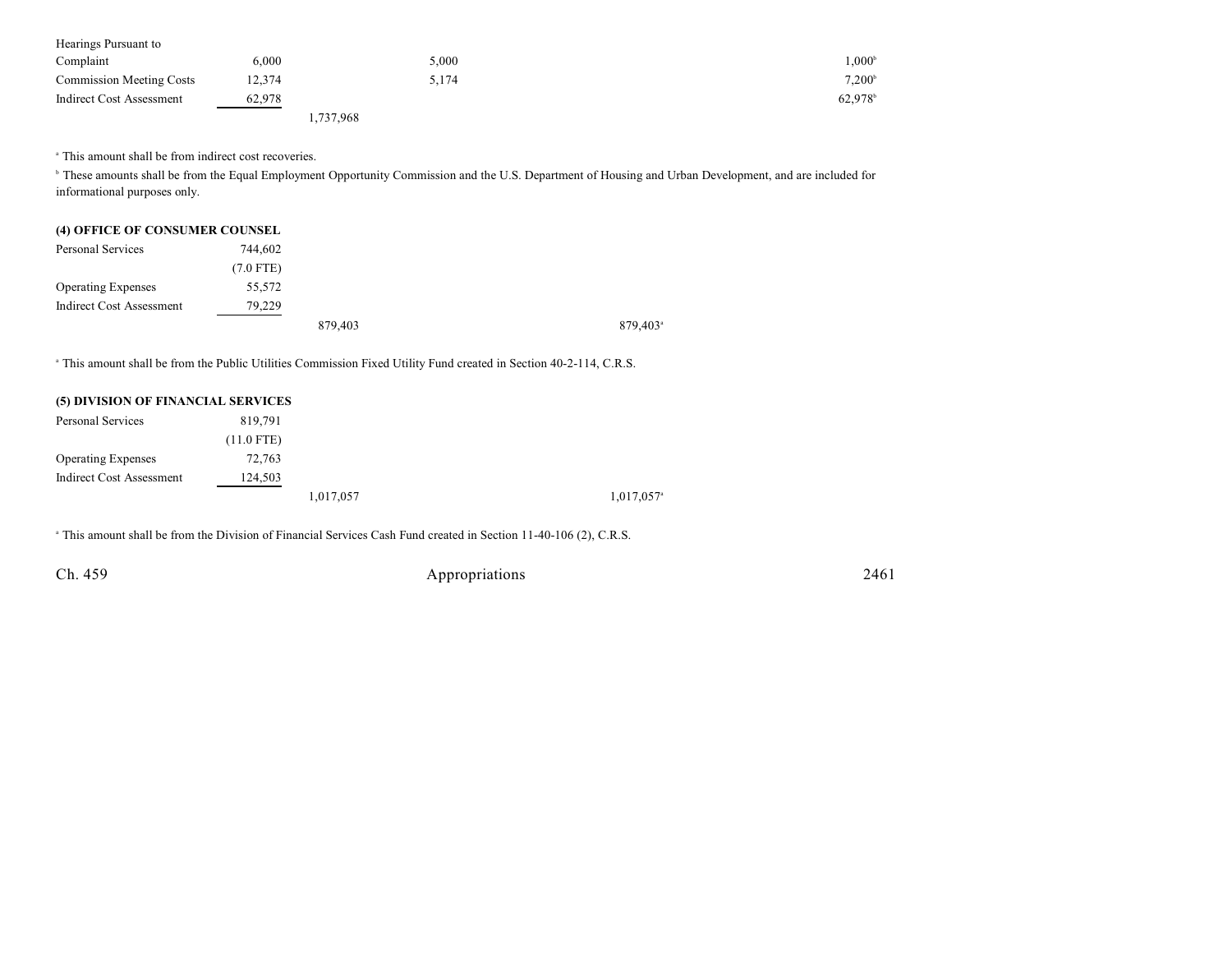| ۰.<br>I<br>× |  |  |
|--------------|--|--|
|--------------|--|--|

# Appropriations

| × |  |
|---|--|

|                                    |                           |              |                               |                                                | APPROPRIATION FROM       |                                              |                         |
|------------------------------------|---------------------------|--------------|-------------------------------|------------------------------------------------|--------------------------|----------------------------------------------|-------------------------|
|                                    | ITEM &<br><b>SUBTOTAL</b> | <b>TOTAL</b> | <b>GENERAL</b><br><b>FUND</b> | <b>GENERAL</b><br><b>FUND</b><br><b>EXEMPT</b> | CASH<br><b>FUNDS</b>     | <b>CASH</b><br><b>FUNDS</b><br><b>EXEMPT</b> | FEDERAL<br><b>FUNDS</b> |
|                                    | \$                        | \$           | \$                            | \$                                             | \$                       | \$                                           | \$                      |
| (6) DIVISION OF INSURANCE          |                           |              |                               |                                                |                          |                                              |                         |
|                                    |                           |              |                               |                                                |                          |                                              |                         |
| Personal Services                  | 5,396,749                 |              |                               |                                                |                          |                                              |                         |
|                                    | $(78.5$ FTE)              |              |                               |                                                |                          |                                              |                         |
| <b>Operating Expenses</b>          | 380,420                   |              |                               |                                                |                          |                                              |                         |
|                                    | 389,720                   |              |                               |                                                |                          |                                              |                         |
| Senior Health Counseling           |                           |              |                               |                                                |                          |                                              |                         |
| Program                            | 509,000                   |              |                               |                                                |                          |                                              |                         |
|                                    | $(2.0$ FTE)               |              |                               |                                                |                          |                                              |                         |
| PIP Exam Program                   | 26,670                    |              |                               |                                                |                          |                                              |                         |
|                                    | $(0.5$ FTE)               |              |                               |                                                |                          |                                              |                         |
| <b>Insurance Fraud Prosecution</b> | 305,779                   |              |                               |                                                |                          |                                              |                         |
| <b>Indirect Cost Assessment</b>    | 906,348                   |              |                               |                                                |                          |                                              |                         |
|                                    |                           | 7,524,966    |                               |                                                | 6,998,751                | $5,028^{\rm b}$                              | 521,187°                |
|                                    |                           | 7,534,266    |                               |                                                | $7,008,051$ <sup>a</sup> |                                              |                         |

<sup>a</sup> Of this amount, \$6,890,333 \$6,899,633 shall be from the Division of Insurance Cash Fund created in Section 10-1-103 (3), C.R.S., \$100,000 shall be from reimbursements from insurance companies for travel expenses, \$8,418 shall be from the Viatical Settlements Cash Fund created in Section 10-7-619, C.R.S. Reimbursement moneys are shown for purposes of complying with the limitation on state fiscal year spending imposed by Section 20 of Article X of the State Constitution and are continuously appropriated pursuant to Section 10-1-108 (9), C.R.S.

<sup>b</sup> This amount shall be from the Commission on Mandated Health Insurance Benefits Cash Fund created in Section 10-16-103.3 (8), C.R.S.

 $\degree$  This amount shall be from the Health Information Counseling and Assistance Program and is included for informational purposes only.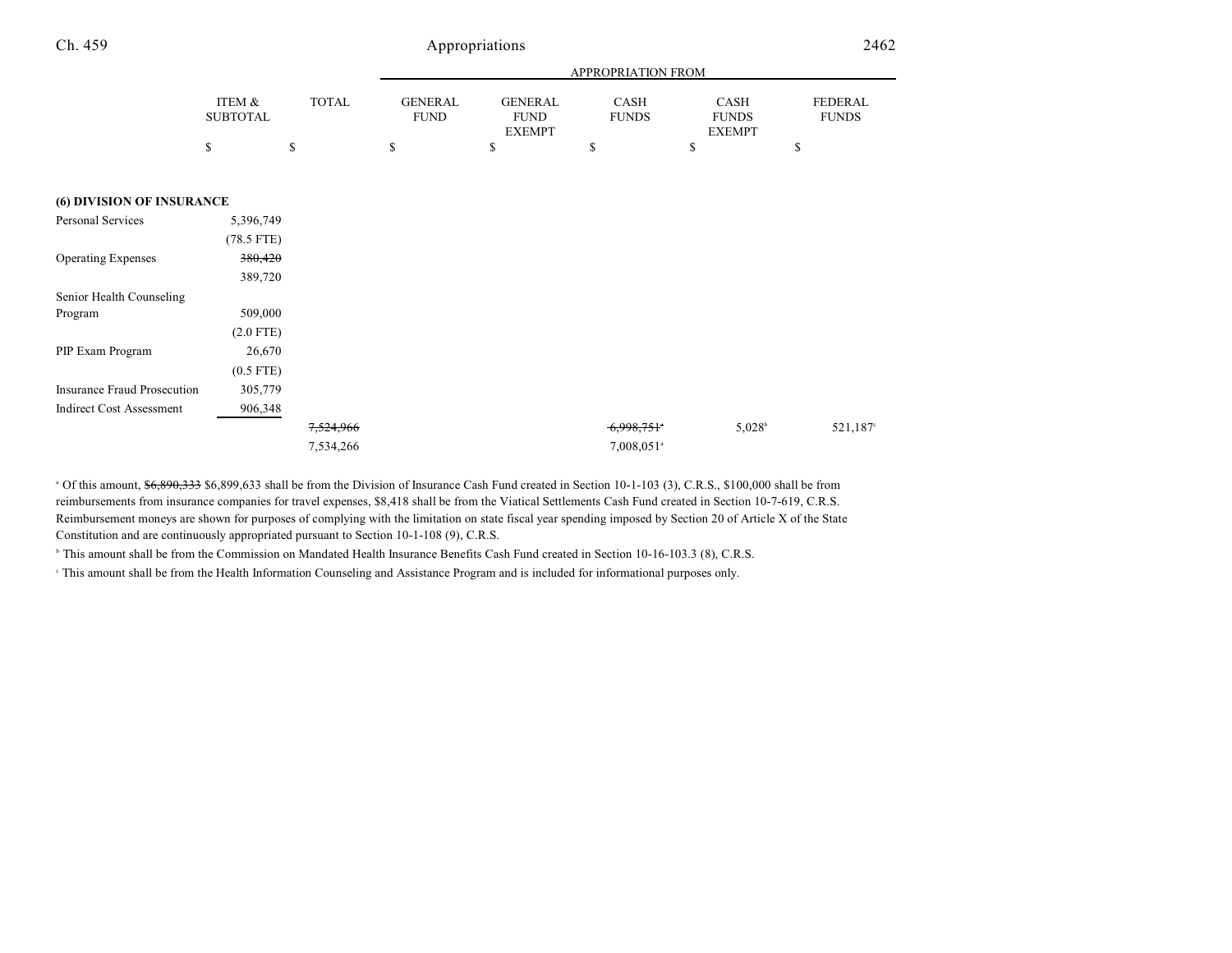| (7) PUBLIC UTILITIES COMMISSION |              |  |
|---------------------------------|--------------|--|
| <b>Personal Services</b>        | 7,589,209    |  |
|                                 | $(93.5$ FTE) |  |
| <b>Operating Expenses</b>       | 391,322      |  |
|                                 | 392,310      |  |
| <b>Expert Testimony</b>         | 25,000       |  |
| Disabled Telephone Users        |              |  |
| <b>Fund Payments</b>            | 2,108,400    |  |
| Transfer to Reading Services    |              |  |
| for the Blind Cash Fund         | 200,000      |  |
| Transfer to Commission for the  |              |  |
| Deaf and Hard of Hearing Cash   |              |  |
| Fund                            | 25,000       |  |
| Low Income Telephone            |              |  |
| Assistance                      | 1,097,367    |  |
| <b>Indirect Cost Assessment</b> | 1,058,279    |  |
|                                 |              |  |
|                                 |              |  |

<sup>a</sup> Of this amount, it is estimated that \$7,102,442 shall be from the Public Utilities Commission Fixed Utility Fund created in Section 40-2-114, C.R.S., \$2,352,123 shall be from the Colorado Disabled Telephone Users Fund created in Section 40-17-104 (1), C.R.S., \$1,575,190 \$1,576,178 shall be from the Public Utilities Commission Motor Carrier Fund created in Section 40-2-110.5 (6), C.R.S., and \$107,046 shall be from the Colorado High Cost Administration Fund created in Section 40-15-208 (3), C.R.S. Of this amount, \$2,670,283 is shown for purposes of complying with the limitation on state fiscal year spending imposed by Section 20 of Article X of the State Constitution. Such moneys are included for informational purposes as they are continuously appropriated by Section 40-17-104 (1), C.R.S.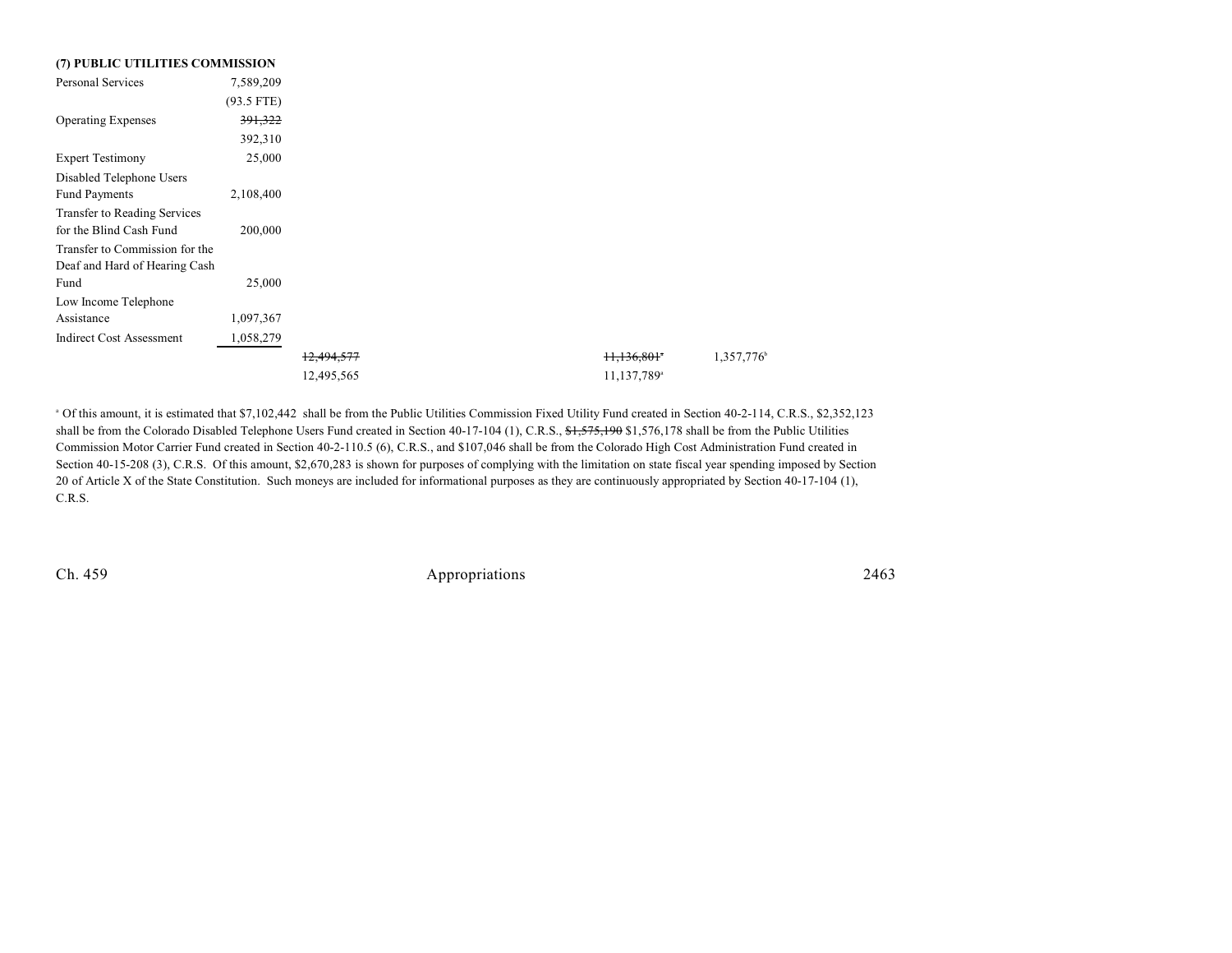|                 |              |                | APPROPRIATION FROM |              |               |              |  |
|-----------------|--------------|----------------|--------------------|--------------|---------------|--------------|--|
| ITEM &          | <b>TOTAL</b> | <b>GENERAL</b> | GENERAL            | CASH         | CASH          | FEDERAL      |  |
| <b>SUBTOTAL</b> |              | <b>FUND</b>    | <b>FUND</b>        | <b>FUNDS</b> | <b>FUNDS</b>  | <b>FUNDS</b> |  |
|                 |              |                | <b>EXEMPT</b>      |              | <b>EXEMPT</b> |              |  |
|                 |              |                |                    |              |               |              |  |

<sup>b</sup> Of this amount, it is estimated that \$1,097,367 shall be from reserves in the Low-Income Telephone Assistance Fund created in Section 40-3.4-108 (2) (a), C.R.S.; \$197,292 shall be from reserves in the Public Utilities Commission Motor Carrier Fund created in Section 40-2-110.5 (6), C.R.S., and \$63,117 shall be from reserves in the Colorado Disabled Telephone Users Fund created in Section 40-17-104 (1), C.R.S.

#### **(8) DIVISION OF REAL ESTATE**

| <b>Personal Services</b>        | 2,494,057    |           |                          |
|---------------------------------|--------------|-----------|--------------------------|
|                                 | $(37.0$ FTE) |           |                          |
| <b>Operating Expenses</b>       | 183,923      |           |                          |
|                                 | 186,623      |           |                          |
| <b>Commission Meeting Costs</b> | 21,925       |           |                          |
| Hearings Pursuant to            |              |           |                          |
| Complaint                       | 3,000        |           |                          |
| <b>Indirect Cost Assessment</b> | 418,784      |           |                          |
|                                 |              | 3,121,689 | $3,121,689$ <sup>*</sup> |
|                                 |              | 3,124,389 | 3,124,389 <sup>a</sup>   |

<sup>a</sup> This amount shall be from the Division of Real Estate Cash Fund created in Section 12-61-111.5 (2) (b), C.R.S.

#### **(9) DIVISION OF REGISTRATIONS**

Personal Services 9,845,595

(159.5 FTE)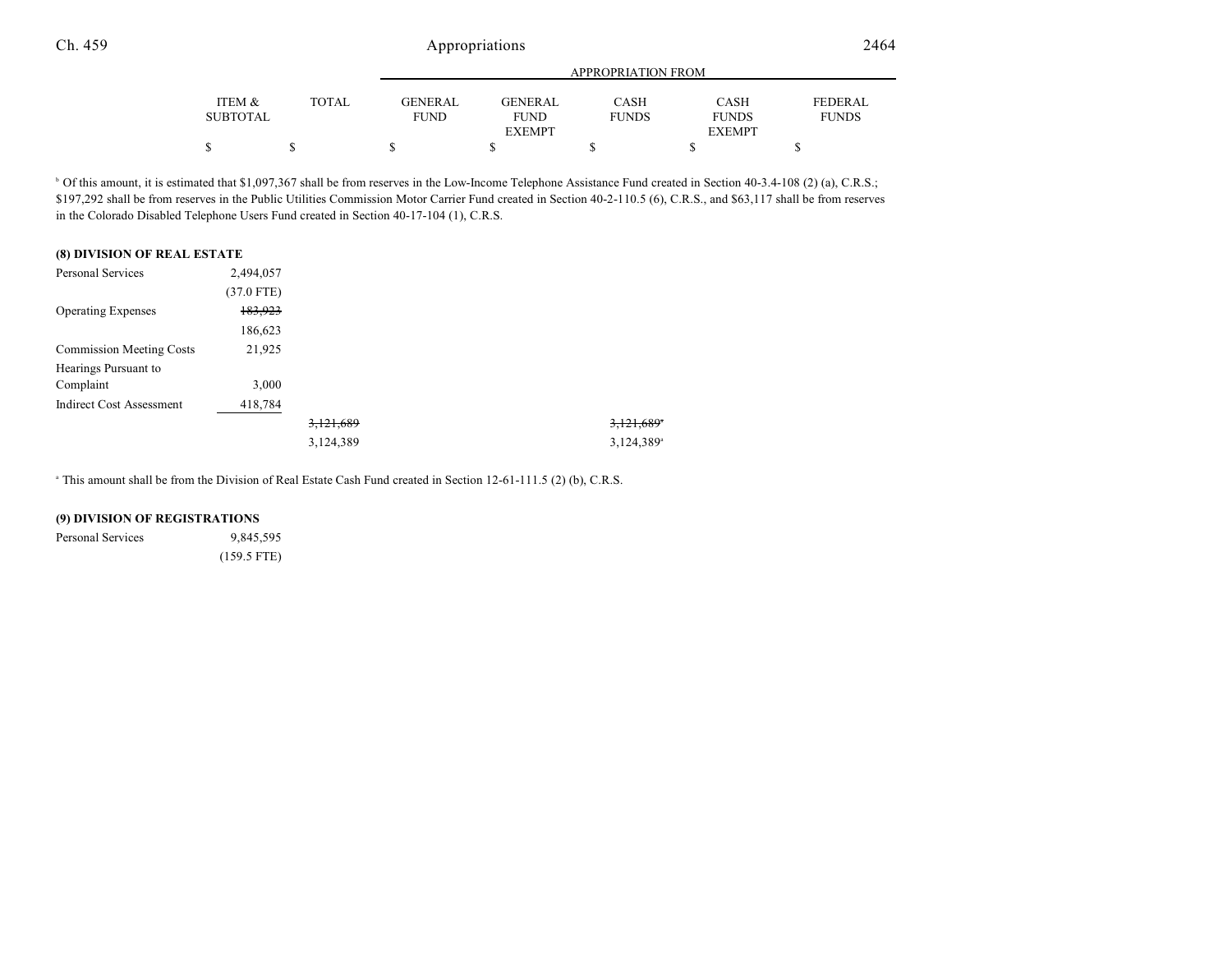| <b>Operating Expenses</b>       | 1,187,210 |            |                           |                              |
|---------------------------------|-----------|------------|---------------------------|------------------------------|
|                                 | 1,207,542 |            |                           |                              |
| Hearings Pursuant to            |           |            |                           |                              |
| Complaint                       | 307,075   |            |                           |                              |
| Payments to Department of       |           |            |                           |                              |
| Health Care Policy and          |           |            |                           |                              |
| Financing                       | 14,652    |            |                           |                              |
|                                 | 154,383   |            |                           |                              |
| <b>Indirect Cost Assessment</b> | 3,742,695 |            |                           |                              |
|                                 |           | 15,097,227 | $12,900,173$ <sup>*</sup> | $2,197,054($ T) <sup>*</sup> |
|                                 |           | 15,257,290 | 12,920,505 <sup>a</sup>   | $2,336,785(T)$ <sup>b</sup>  |

<sup>a</sup> This amount shall be from the Division of Registrations Cash Fund created in Section 24-34-105 (2) (b) (I), C.R.S.

 $\degree$  Of this amount, it is estimated that \$1,691,724 shall be from indirect cost recoveries, \$252,665 shall be from the Department of Public Health and Environment, and \$252,665

shall be from the Department of Health Care Policy and Financing. FINANCING, AND \$139,731 SHALL BE FROM EXCESS RESERVES IN THE DIVISION OF REGISTRATIONS CASH FUND.

### **(10) DIVISION OF SECURITIES**

| <b>Personal Services</b>     | 1,649,861    |
|------------------------------|--------------|
|                              | $(20.0$ FTE) |
| <b>Operating Expenses</b>    | 45,656       |
| Hearings Pursuant to         |              |
| Complaint                    | 19,594       |
| <b>Board Meeting Costs</b>   | 4,500        |
| Securities Fraud Prosecution | 421,274      |
| Indirect Cost Assessment     | 226,370      |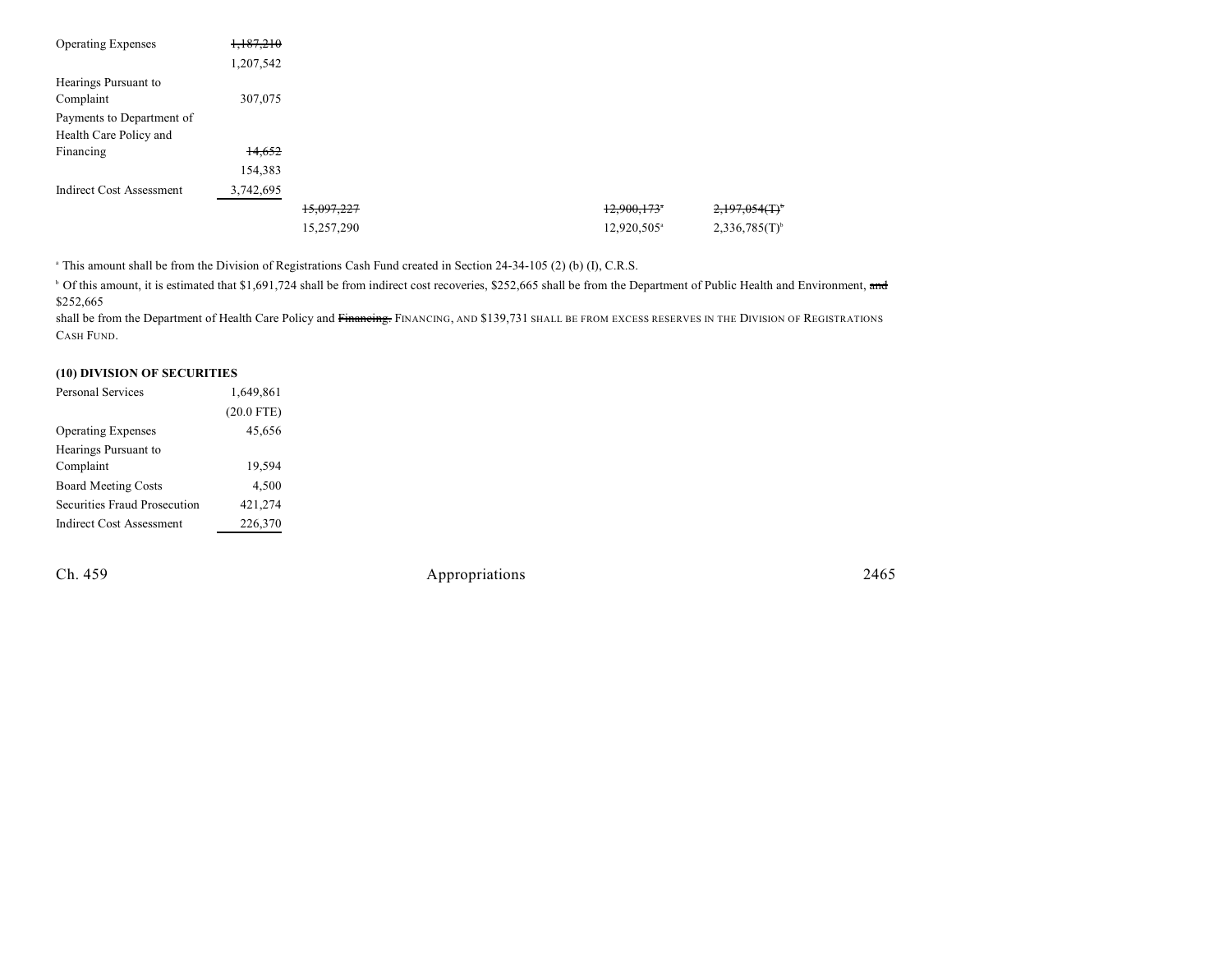|                           |              | <b>APPROPRIATION FROM</b>     |                                                |                             |                                              |                         |  |  |
|---------------------------|--------------|-------------------------------|------------------------------------------------|-----------------------------|----------------------------------------------|-------------------------|--|--|
| ITEM &<br><b>SUBTOTAL</b> | <b>TOTAL</b> | <b>GENERAL</b><br><b>FUND</b> | <b>GENERAL</b><br><b>FUND</b><br><b>EXEMPT</b> | <b>CASH</b><br><b>FUNDS</b> | <b>CASH</b><br><b>FUNDS</b><br><b>EXEMPT</b> | FEDERAL<br><b>FUNDS</b> |  |  |
| \$                        | \$           | \$                            |                                                | S                           | S                                            | \$                      |  |  |
|                           | 2,367,255    |                               |                                                | $2,367,255$ <sup>a</sup>    |                                              |                         |  |  |

<sup>a</sup> This amount shall be from the Division of Securities Cash Fund created in Section 11-51-707 (2), C.R.S.

#### **TOTALS PART XVIII**

| <b>(REGULATORY</b> |              |             |              |                           |             |
|--------------------|--------------|-------------|--------------|---------------------------|-------------|
| $AGENCIES)^{2,3}$  | \$64,126,359 | \$1,302,093 | \$52,713,269 | \$8,959,333*              | \$1,151,664 |
|                    | \$64,516,886 | \$1,297,219 | \$52,956,137 | $$9.111.268$ <sup>a</sup> | \$1,152,262 |

 $^{\circ}$  Of this amount,  $\frac{$7,596,529}{$7,748,464}$  contains a (T) notation.

**FOOTNOTES** -- The following statements are referenced to the numbered footnotes throughout section 2.

2 All Departments, Totals -- The General Assembly requests that copies of all reports requested in other footnotes contained in this act be delivered to the Joint Budget Committee and the majority and minority leadership in each house of the General Assembly. Until such time as the Secretary of State publishes the code of Colorado regulations and the Colorado register in electronic form pursuant to section 24-4-103 (11) (b), C.R.S., each principal department of the state is requested to produce its rules in an electronic format that is suitable for public access through electronic means. Such rules in such format should be submitted to the Office of Legislative Legal Services for publishing on the Internet. Alternatively, the Office of Legislative Legal Services may provide links on its internet web site to such rules. It is the intent of the General Assembly that this be done within existing resources.

3 (Governor lined through this provision. See L. 2006, p. 2896.)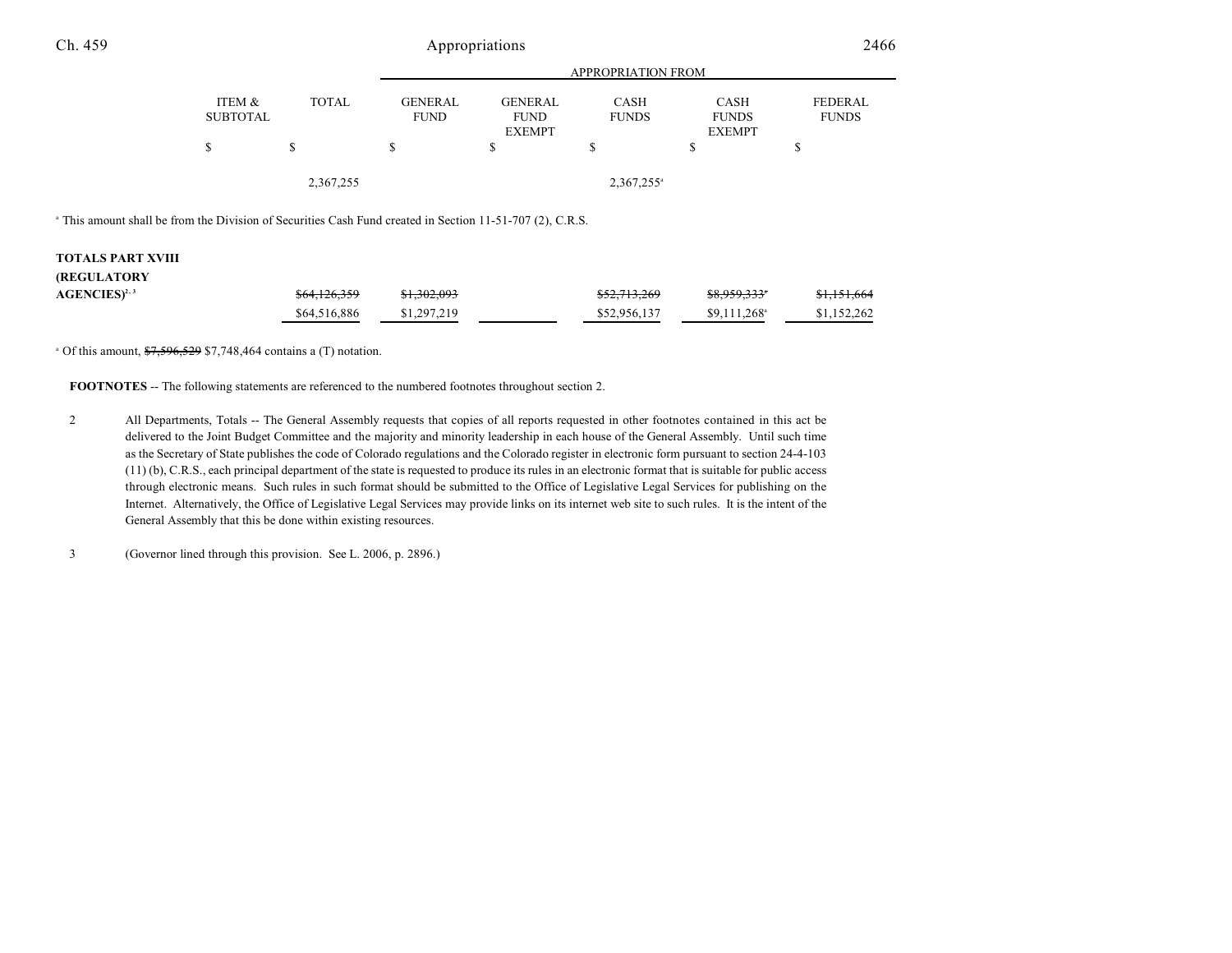|                 |              | APPROPRIATION FROM |                |              |               |                |
|-----------------|--------------|--------------------|----------------|--------------|---------------|----------------|
|                 |              |                    |                |              |               |                |
| ITEM &          | <b>TOTAL</b> | <b>GENERAL</b>     | <b>GENERAL</b> | <b>CASH</b>  | <b>CASH</b>   | <b>FEDERAL</b> |
| <b>SUBTOTAL</b> |              | <b>FUND</b>        | <b>FUND</b>    | <b>FUNDS</b> | <b>FUNDS</b>  | <b>FUNDS</b>   |
|                 |              |                    | <b>EXEMPT</b>  |              | <b>EXEMPT</b> |                |
|                 |              |                    |                |              |               |                |

112 (Governor lined through this provision. See L. 2006, p. 2925.)

**SECTION 2.** Part XVIII (9) and the affected totals of section 2 of chapter 354, Session Laws of Colorado 2005, as amended by section 1 of chapter 387, Session Laws of Colorado 2006, are amended to read:

# Section 2. **Appropriation.**

# **PART XVIII DEPARTMENT OF REGULATORY AGENCIES**

|  | (9) DIVISION OF REGISTRATIONS |  |
|--|-------------------------------|--|
|  |                               |  |

| 9,552,525         |  |
|-------------------|--|
| $(158.2$ FTE)     |  |
| 1,165,324         |  |
|                   |  |
| 307,075           |  |
|                   |  |
|                   |  |
| <del>14.652</del> |  |
| 146,812           |  |
|                   |  |